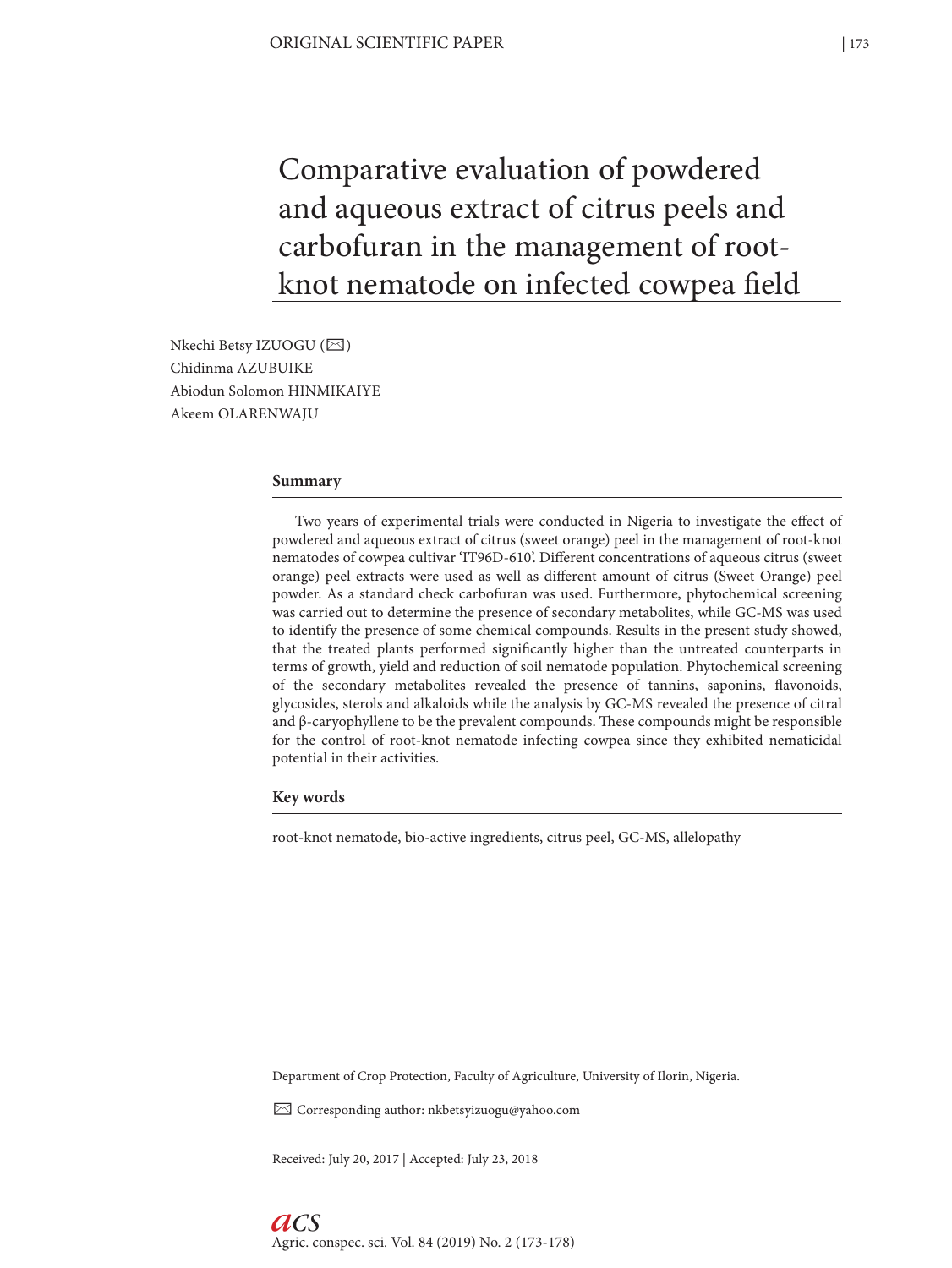# **Introduction**

Cowpea (*Vigna unguiculata* (L) Walp) that belongs to the family Leguminosae is an annual legumes of nutritional importance. Cowpea forms an important part in Nigerian diet mainly due to its high protein content. It is cheap and contains two or three times more proteins than cereal crops. The legumes produce a cheap principal source of dietary protein ranging from 18 to 20% (Anon, 1982) and account for up to 80% of dietary protein intake. Cowpea is a promising multi-purpose legume in many parts of the world, being the only available high quality legume hay for livestock feed. Cowpea leaves are richer protein source than cowpea seed. Cowpea is also used as a nitrogen fixing crop or for erosion control among others. However, the protein in the cowpea seed is rich in amino acids, lysine and tryptophan, compared to cereal grains but it is deficient in methionine and cystine when compared to animal protein (Olowe, 1981).

Over the years, there has been serious decline in the production of cowpea due to challenges posed by pests and pathogens. These include insect pests, fungal, viral, bacterial and nematode infestations. Root-knot nematode can be grossly harmful to cowpea as they cause root galls, surface necrosis or reduction in total volume by causing stubby roots. Affected plants often wilt because the root system is incapable of absorbing adequate amount of water and nutrients. The injuries sustained also make the plant more susceptible to secondary invaders.

Effective management of this deleterious pathogen will improve the quantity and quality of cowpea. Several methods that have been adopted for nematode control include the use of synthetic nematicides (Oyedunmade, 1998), organic amendments (Nwanguma and Fawole, 2004), botanicals (Izuogu et al., 2011; Olabiyi et al., 2013), use of bio-agents (Izuogu, 2013; Izuogu and Abiri, 2015) and resistant varieties (Izuogu et al., 2015a) etc.

Although synthetic chemicals are useful and effective, their adverse effect on humans and the environment, high cost and non-availability at the time of need discourage most potential users in Nigeria. This necessitates the search for pollution free and cheaper alternative control measures that are appropriate for the resource poor farmers in Africa. Plant extracts and amendments used in control of plant parasitic nematodes have advantage of availability and cheapness. They also increase soil fertility as they act as manure. Their environmental safety further contributes to their acceptability and use by resource poor farmers. This study was therefore aimed at determining the effectiveness of powdered and aqueous extract of sweet orange peels in the control of rootknot nematodes (*Meloidogyne incognita*) infection and consequent growth and yield improvement in cowpea cultivar 'IT96D-610'.

# **Material and methods**

#### **Pot experiment**

This trial was conducted between December, 2013 and March, 2014 in the crop pavilion of the Department of Crop Protection, Faculty of Agriculture, University of Ilorin, Nigeria. The experimental design used was a Completely Randomized Design (CRD). Thirty were nematode inoculated per each pot. Five treatments used included: 100%, 75%, 50% and 0% (control) citrus peel aqueous extracts and 0.75 g of carbofuran that served

as a standard check. Each treatment was replicated six times. One kilogram of ground air-dried citrus peel was soaked in four liters of boiled water for 24 hours to obtain the 100% aqueous extract. A portion of this was further serially diluted to obtained 75% and 50% levels. Using the methods of Guatam and Goswami (2002), sandy loamy soil was sterilized and allowed to cool for 48 hours before pouring into the sixty perforated pots. Planting of three seeds per hole was done and germination took place between 5 and 7days. Seedlings were thinned to one vigorous plant per pot on the 10<sup>th</sup> day and approximately 1000 newly hatched juveniles were inoculated to each pot. One week after nematode inoculation, different levels of citrus peel extracts were applied at the rate of 50 ml per plant, while 0.75 g or carbofuran was added per plant as a standard check. Control pots did not receive any treatment. Plants were sprayed with cypermethrine 500 EC insecticide after emergence of first flowers on weekly basis until full podding.

Data were collected on plant height, number of leaves and number of flowers. Postharvest parameters such as number of pods, seed weight, final soil nematodes and root gall indices were accessed. Soil nematode extraction was done using the modified Baerman's tray method described by Whitehead and Hemming (1965). Roots were accessed for galling using the method described by Taylor and Sasser (1978).

#### **Field experiment**

This trial was carried out between July and November, 2012 at the University of Ilorin Teaching and Research Farm. The field measuring 70 m x 7 m (490 m<sup>2</sup>) was divided into two: 70 m x 4 m (280 m2 ) and 70 m x 1 m (70 m2 ), with 2 m alley in between the two plots. While the larger plot served as the treated experimental plot, the second untreated plot served as the control. The experimental design used was Randomized Complete Block Design (RCBD) where each treatment was replicated four times.

Soil samples were randomly collected in a zig-zag pattern from the two plots to estimate the initial soil nematode population before evenly incorporating 100 kg of galled roots of *Celosia argentea* infected with *M. incognita* to the plots to increase the inoculum population.

Three cowpea seeds were planted at 5 cm depth with a spacing of 40 cm in between the ridges. Seedlings were thinned down to one vigorous plant per hole. Treatments that included 60 g, 40 g, and 20 g of ground citrus peel powder and 0.75 g of carbofuran were applied to the plants on the treated plots. The second plot which received only the inoculum without treatment (0%) served as control. Root-nematodes present in the soil were extracted using the modified Baermann's method of extraction described by Whitehead and Hemming (1965) and identified and counted using a stereo microscope at International Institute of Tropical Agriculture (IITA), Ibadan Nigeria. Cultural practices such as weeding and watering were done when needed. After emergence of the first flowers, cypermethrin 500 EC was used on weekly basis until the plants attained full podding. Data of results collected followed similar trend as in pot experiment.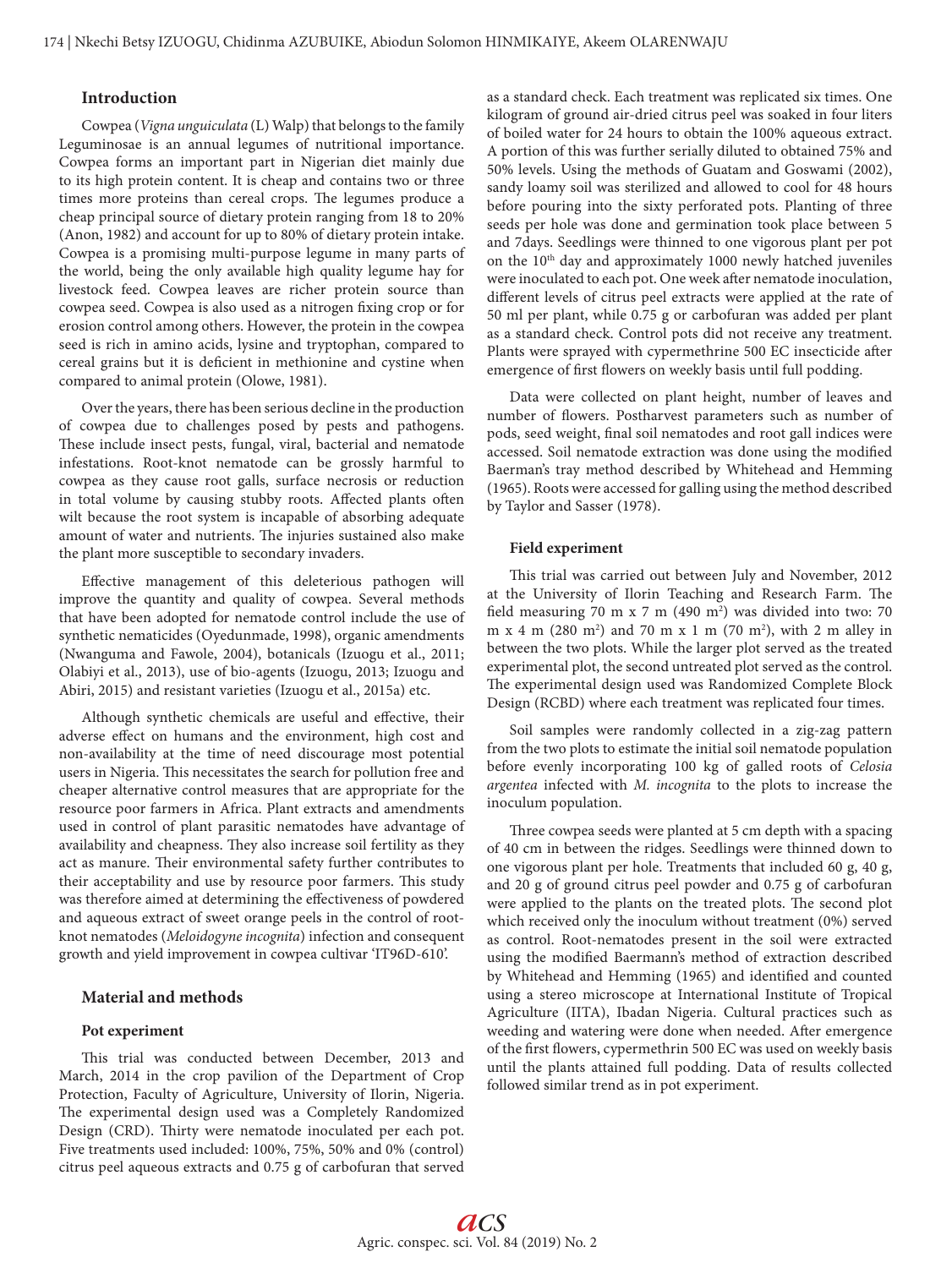### **Preparation of plant material**

The peel from sweet orange was collected in large quantity, air-dried for ten days and ground to powder. For the pot trial, 4 kg of ground powder was soaked in boiled water for 24 hours and sieved to obtained aqueous extract. For the field trial, the grounded peel was applied as powder.

The chemical constituent of the fresh and ground citrus peel were determined using hydrostillation method and later subjected to GC-MS for the chemical analysis at the Department of Chemistry, University of Ilorin.

### **Extraction of compounds**

#### *Extraction of saponins*

Conventional methods of extraction and purification of chemical constituents from plant tissues was carried out according to Chen et al. (2007).

#### *Extraction of tannins*

Extraction of tannins from the citrus peel was carried out according to Yuliana et al. (2014).

### *Extraction of alkaloids*

Extraction of alkaloids from the citrus peel was carried out using Anju et al. (2005) method.

#### *Extraction of Flavonoids*

Extraction of alkaloids from the citrus peel was carried out using Mooza et al. (2014) method.

# **Results and discussion**

Results from the two trials show that the main effect of rootknot nematode inoculation and treatments with carbofuran, aqueous and powdered extracts of citrus peels on plant height, number of leaves and pod and seed weight were significantly higher in treated plants than in the untreated plants (Tables 1-3). Significant difference was also observed in soil nematode population and root gall indices. The inoculated untreated plants recorded significantly higher soil nematode and root gall indices than the treated plants. Generally, treatment level of 100% and 75% aqueous citrus peel extract and 60 g and 40 g citrus peel powder compared favorably with carbofuran, a synthetic nematicide which served as a standard check (Table 4).

Our investigation also revealed that the amendment of soil with aqueous and powdered citrus peel extracts were not phytotoxic to cowpea plants but rather nematicidal thereby improving growth and yield of cowpea. The superior performance of the treated plants implicates nematodes, especially *Meloidogyne incognita* that is capable of distorting the normal physiology of the plants resulting into poor nutrient uptake, reduced growth and consequently low quality and quantity of the yield. Fifty percent flowering was recorded 3-8 days earlier in treated plants than in the untreated control. Consequently, the treated plants recorded higher number of pods and seed weight than the control. Late flowering and poor fruiting recorded in the untreated plants might be linked to nematode activities and their effect on nutrients available for seed formation resulting to improper filling of the pods in control plants. This corroborates the findings by Afolabi (1980) that the yield of cowpea is directly related to pod filling.

The effect of amendments on plants does not only indicate the fact that they release nutrients for plant growth but includes release of pathogen killing/immobilization gas from the citrus peel powder and aqueous extract thus, possibly making them nematotoxic or nematostatic. This process of gas release is termed Bio-fumigation. However, in a broader sense where the effects

**Table 1.** Main effects of root-knot nematode and treatment with carbofuran (0.75 g) and powdered and aqueous extract of citrus peels on the height (cm) of treated cowpea plant

| POT                         |                    |                       |                    |                     |                   |
|-----------------------------|--------------------|-----------------------|--------------------|---------------------|-------------------|
| Treatment                   | 5WAP*              | 6WAP                  | 7WAP               | 8WAP                | 9WAP              |
| Inoculated<br>and untreated | $16.46^{b**}$      | 17.99 <sup>b</sup>    | 19.01 <sup>b</sup> | 18.29 <sup>b</sup>  | $20.33^{b}$       |
| Treated                     | $19.33^{a}$        | 20.7 <sup>a</sup>     | 21.67 <sup>a</sup> | $23.61^a$           | $24.73^{a}$       |
| S.E                         | 0.71               | 0.68                  | 0.83               | 1.10                | 1.01              |
| Citrus extract              |                    |                       |                    |                     |                   |
| 100%                        | 18.37a             | 19.72a                | $41.40^a$          | 21.20               | 22.97a            |
| 75%                         | $17.77^{ab}$       | $19.65^{\circ}$       | $20.28^{ab}$       | 21.08               | $22.83^{a}$       |
| 50%                         | $17.67^{ab}$       | $19.52^a$             | $20.20^{ab}$       | 20.62               | $22.43^a$         |
| 0%                          | $16.18^{b}$        | $17.63^{ab}$          | $18.90^{ab}$       | 20.45               | $22.20^{ab}$      |
| Carbofuran                  | $19.13^{a}$        | $20.20^a$             | $20.82^{a}$        | 21.38               | $23.20^a$         |
| S.E                         | 1.13               | 1.07                  | 1.31               | 1.74                | 1                 |
| N.S.                        |                    |                       |                    | N.S.                |                   |
| <b>FIELD</b>                |                    |                       |                    |                     |                   |
| Citrus peel<br>powder       |                    |                       |                    |                     |                   |
| 60 <sub>g</sub>             | $19^{ab}$          | $22.3^{a}$            | $33.3^{a}$         | $37.1^{ab}$         | $41.5^{ab}$       |
| 40 <sub>g</sub>             | $18.6$ abc         | 21.6 <sup>ab</sup>    | $30.5^{ab}$        | 34.?abc             | $40.3^{ab}$       |
| 20 <sub>g</sub>             | 17.8 <sup>bc</sup> | $20.4$ <sup>abc</sup> | $25.9^{bc}$        | 30.0 <sup>bcd</sup> | 37.6 <sup>c</sup> |
| 0g                          | 16.6 <sup>c</sup>  | $18.6a$ bcd           | $22.1^\circ$       | 29.3ef              | $33.5^{d}$        |
| Carbofuran                  | 21 <sup>a</sup>    | $23.3^{a}$            | $35.6^{\circ}$     | 38 <sup>a</sup>     | $43.5^{\circ}$    |
| S.E                         | 0.1                | 0.1                   | 3.0                | 3.32                | 1.40              |

\* WAP= weeks after planting

\*\* Means followed by the same letters in the same column do not differ significantly according to Duncan's Multiple Range Test (P<0.05).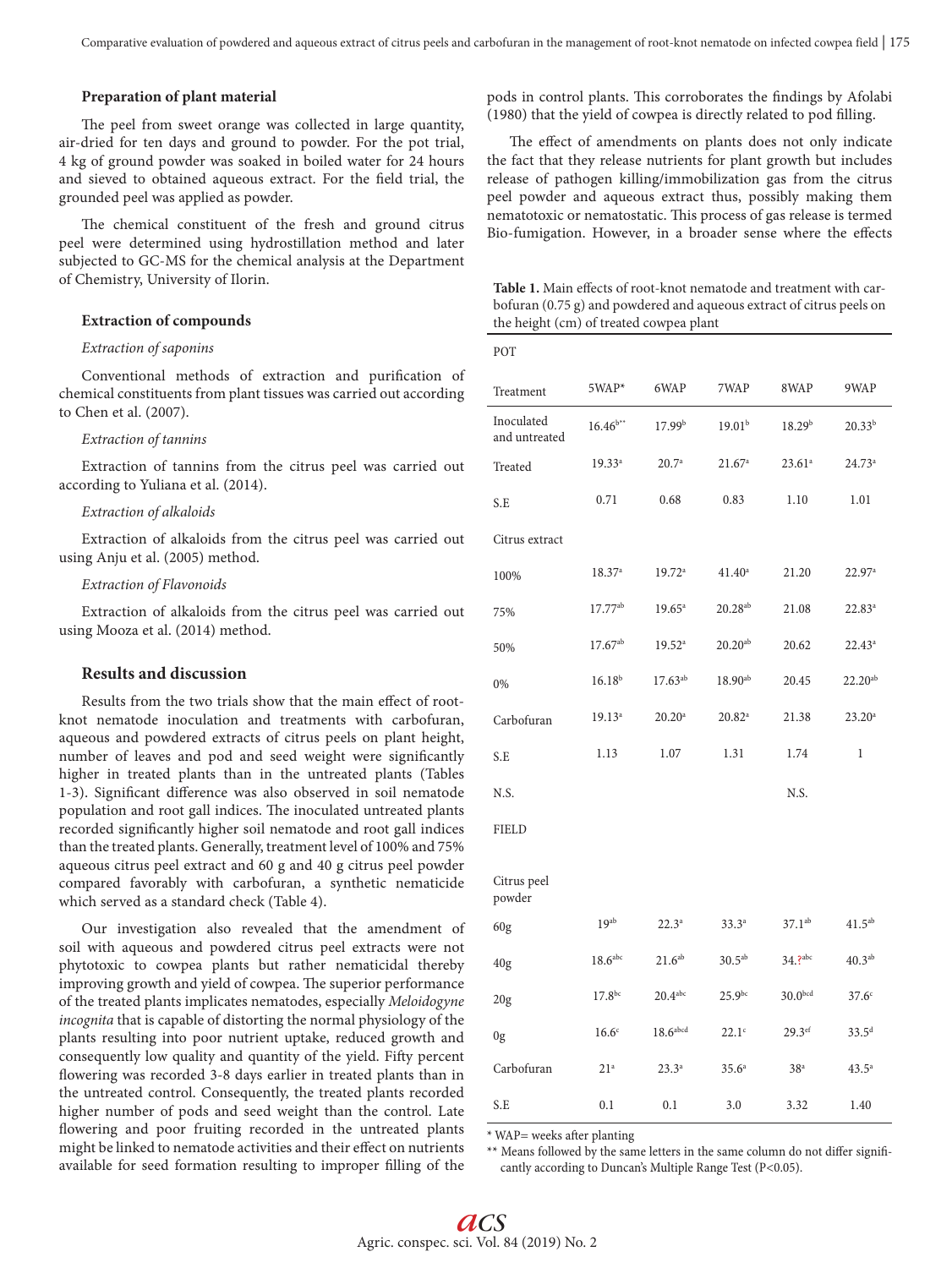| POT                         |                     |                    |                    |                      |                    |
|-----------------------------|---------------------|--------------------|--------------------|----------------------|--------------------|
| Treatment                   | 5WAP*               | 6WAP               | 7WAP               | 8WAP                 | 9WAP               |
| Inoculated<br>and untreated | $15.87^{b**}$       | 17.60 <sup>b</sup> | 17.90 <sup>b</sup> | $16.10^{b}$          | 18.27 <sup>b</sup> |
| Treated                     | $16.13^{a}$         | $19.00^{\circ}$    | 20.70a             | $20.90^{\circ}$      | $20.00^a$          |
| S.E                         | 1.08                | 0.93               | 2.40               | 2.91                 | 1.03               |
| Citrus extract              |                     |                    |                    |                      |                    |
| 100%                        | 16.67 <sup>a</sup>  | $19.00^a$          | $20.00^a$          | $20.20$ <sup>a</sup> | $19.50^{\circ}$    |
| 75%                         | $16.00^{\circ}$     | $18.18^{ab}$       | $19.70^{ab}$       | $18.20^{ab}$         | $19.00^{ab}$       |
| 50%                         | 15.83 <sup>ab</sup> | 17.83ab            | $19.00^{ab}$       | 16.80 <sup>b</sup>   | 17.83 <sup>b</sup> |
| 0%                          | 14.67 <sup>b</sup>  | $17.33^{b}$        | 17.80 <sup>b</sup> | 16.80 <sup>b</sup>   | $17.83^{b}$        |
| Carbofuran                  | $16.83^{a}$         | 19.17 <sup>a</sup> | $20.20^a$          | $20.30^a$            | $20.33^{a}$        |
| S.E                         | 1.67                | 1.46               | 3.23               | 4.60                 | 1.64               |
| <b>FIELD</b>                |                     |                    |                    |                      |                    |
| Citrus peel<br>powder       |                     |                    |                    |                      |                    |
| 60g                         | 19 <sub>ab</sub>    | $36.3^{ab}$        | $45.3^{b}$         | 48 <sup>a</sup>      | $47^{\rm ab}$      |
| 40g                         | $17^{abc}$          | 36 <sup>ab</sup>   | $43.3^{b}$         | $46.5^{ab}$          | 44 <sup>b</sup>    |
| 20g                         | $15.6^{bc}$         | 34b <sup>c</sup>   | 37.3 <sup>c</sup>  | 40.6 <sup>b</sup>    | 37 <sup>c</sup>    |
| 0g                          | 14 <sup>c</sup>     | 33 <sup>c</sup>    | 36.3 <sup>c</sup>  | $37.3^{bc}$          | 33 <sup>cd</sup>   |
| Carbofuran                  | 20 <sup>a</sup>     | $38.3^{a}$         | 51 <sup>a</sup>    | 51.3 <sup>a</sup>    | 49 <sup>a</sup>    |
| S.E                         | 1.3                 | 0.6                | 1.7                | 3.3                  | 4.1                |

| Table 2. Main effects of root-knot nematode and treatment with car-  |
|----------------------------------------------------------------------|
| bofuran (0.75 g) and powdered and aqueous extract of citrus peels on |
| the number of leaves of treated cowpea plant.                        |

| POT                         |                                   |                                         |                          |                                   |                                         |
|-----------------------------|-----------------------------------|-----------------------------------------|--------------------------|-----------------------------------|-----------------------------------------|
| Treatment                   | Total No.<br>of pods<br>per plant | Total<br>weight of<br>seed per<br>plant |                          | Total No.<br>of pods<br>per plant | Total<br>weight of<br>seed per<br>plant |
| Inoculated<br>and untreated | $12.28^{b*}$                      | $4.13^{b}$                              |                          | 19.04 <sup>b</sup>                | $5.35^{b}$                              |
| Treated                     | $14.74^a$                         | 5.90 <sup>a</sup>                       |                          | $22.66^a$                         | 7.39 <sup>a</sup>                       |
| S.E                         | 8.60                              | 0.64                                    |                          | 5.58                              | 0.77                                    |
| Citrus extract              |                                   |                                         | Citrus<br>peel<br>powder |                                   |                                         |
| 100%                        | $15.66^{\circ}$                   | $5.47^{ab}$                             | 60g                      | 26.16 <sup>a</sup>                | 5.92 <sup>b</sup>                       |
| 75%                         | 14.17 <sup>a</sup>                | 4.32 <sup>b</sup>                       | 40g                      | $15.52^{\circ}$                   | 5.62 <sup>b</sup>                       |
| 50%                         | $10.60^{bc}$                      | 4.21 <sup>b</sup>                       | 20g                      | $16.07^{bc}$                      | $5.07^{bc}$                             |
| 0%                          | 8.67c                             | 3.14c                                   | 0g                       | 13.34c                            | 4.35c                                   |
| Carbofuran                  | $18.49^{\circ}$                   | 6.43 <sup>a</sup>                       | Carbofu-<br>ran          | 30.17a                            | 8.00 <sup>a</sup>                       |
| S.E                         | 7.28                              | 1.01                                    |                          | 8.87                              | 1.21                                    |

**Table 3.** Main effects of root-knot nematode and treatment with carbofuran (0.75 g) and powdered and aqueous extract of citrus peels on

the mean number of pods and seed weight per plant.

\*\* Means followed by the same letters in the same column do not differ significantly according to Duncan's Multiple Range Test (P<0.05).

 $*$  WAP= weeks after planting

\*\* Means followed by the same letters in the same column do not differ significantly according to Duncan's Multiple Range Test (P<0.05).

| $\sim$         |                    | $\ddot{\phantom{1}}$ |                   |            |               |                  |                |                     |                       |
|----------------|--------------------|----------------------|-------------------|------------|---------------|------------------|----------------|---------------------|-----------------------|
|                | Root gall index    |                      |                   |            |               |                  |                | Nematode population |                       |
| Pot            |                    | Field                |                   |            | Pot           |                  |                |                     | Field                 |
| Citrus extract |                    | Citrus powder        |                   | Extract    | Initial (egg) | Final            | Citrus powder  | Initial             | Final                 |
| 100%           | $1.10^{a*}$        | 60g                  | 0.40 <sup>a</sup> | 100%       | 1000          | 17 <sup>a</sup>  | 60g            | 252.20              | 17.40 <sup>b</sup>    |
| 75%            | 1.80 <sup>ab</sup> | 40g                  | $0.62^{ab}$       | 75%        | 1000          | 28 <sup>b</sup>  | 40g            | 265.73              | 22.56 <sup>c</sup>    |
| 50%            | 2.50 <sup>b</sup>  | 20g                  | 0.57 <sup>b</sup> | 50%        | 1000          | 35 <sup>b</sup>  | 20g            | 257.44              | 22.89c                |
| 0%             | 4.00 <sup>c</sup>  | 0 <sub>g</sub>       | 0.98 <sup>c</sup> | 0%         | 1000          | 147 <sup>c</sup> | 0 <sub>g</sub> | 249.72              | $197.21$ <sup>d</sup> |
| Carbofuran     | 0.80 <sup>a</sup>  | Carbofuran           |                   | Carbofuran | 1000          | 10 <sup>a</sup>  | Carbofuran     | 260.56              | 14.39a                |
| S.E            | 0.03               |                      | 0.22              |            |               | 8.71             |                | 10.59               | 4.82                  |
|                |                    |                      |                   |            |               |                  |                | N.S                 |                       |

**Table 4.** Main effects of root-knot nematode and treatment with carbofuran (0.75 g) and powdered and aqueous extract of citrus peels on root gall index and nematode population in 100 ml soil

\*\* Means followed by the same letters in the same column do not differ significantly according to Duncan's Multiple Range Test (P<0.05).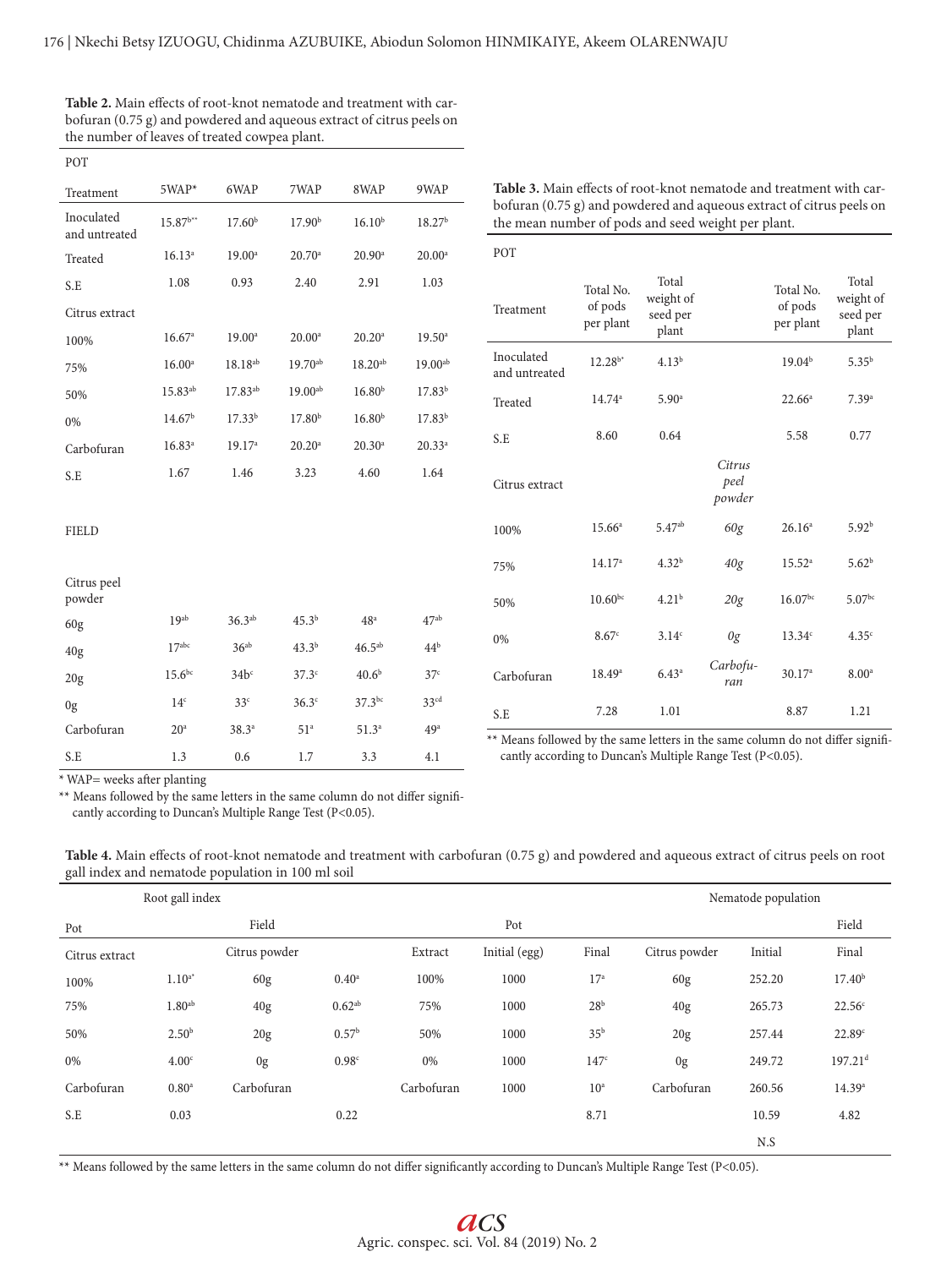of amendments would also entail nutrients release for plant growth, allelopathic effect becomes more appropriate. Allelopathy in itself is defined as a biological phenomenon by which an organism produces one or more biochemicals (allelochemicals) that influence the growth, survival and reproduction of other organisms. The ability of the citrus peel amendment to release plant nutrients and biochemicals that reduced soil nematode portrays it as an allelopathic plant. This can also be linked to the results obtained in the phytochemical screening of the peel for secondary metabolites that revealed the presence of tannins, saponins, flavonoids, sterols and alkaloids (Table 5). These bioactive ingredients have been reported to be toxic to pathogenic nematodes, inhibiting their activities (Oluremi et al., 2006; Izuogu et al., 2012, 2015b). Confirmation of the allelochemicals present in the essential oils from citrus powder was further elucidated from the chemical constituents characterized by GC-MS; these include citral and β-caryophyllene as prevalent compounds. However, Stamp (2003) described allelochemicals as subset of secondary metabolites that are not required for metabolism (growth, development and reproduction) of allelopathic organism. This being the case, most of the chemicals released from the citrus peel were probably channeled against the insidious pathogens attacking the cowpea, thus killing or immobilizing these nematodes and improving the growth and yield of the treated plant.

**Table 5.** Results of the phytochemical screening of the citrus peels extract

| Constituents   | Hexane Extracts                  | Methanol Extracts |
|----------------|----------------------------------|-------------------|
| <b>Tannins</b> | $\star$                          | $^{+}$            |
| Saponins       | $+$                              | $+$               |
| Flavonoids     | $\begin{array}{c} + \end{array}$ | $^{+}$            |
| Glycosides     |                                  |                   |
| Sterols        | $+$                              | $+$               |
| Alkaloids      | $+$                              | $^{+}$            |

 $*$ - = absent, + = present

# **Conclusion**

Citrus peel is generally considered as agricultural waste. Our investigation has shown that the use of powder or aqueous extracts of citrus peels integrated as soil amendment in the management of plant parasitic nematodes reduced the soil nematode population and provided healthier conducive environment for the growth and production of cowpea cultivar 'IT96D-610' that is susceptible to root-knot nematode *M. incognita* infection.

## **References**

- Afolabi, N.O. (1980). Growth and development of three cowpea varieties in western Nigeria.Yield and dry matter production of tropical grain legume. Bulletin 20: 23-25
- Anju M., Ajai K., Nidhi S. (2015). Gas Chromatography-Mass Spectrometry (GC-MS) analysis of alkaloids isolated from *Epipremnum aureum* (Linden and Andre) Bunting International Journal of Pharma Sciences and Research (IJPSR)
- Anon (1982). Actellic. ICI. Plant Protection Division, England 74p.
- Chen Y, Xie M. Y., Gong X.F. (2007). Microwave assisted extraction used for the isolation of total triterpenoid saponins from *Ganoderma atrum*. Journal Food Engineering 81: 162–170
- Djilani, A. B. Legseir, R. Soulimani, A. Dickob, C. Younos. (2006). New Extraction Technique for Alkaloids Journal of the Brazilian Chemical Society 17 (3): 518-520
- Guatam C., Goswami, B.K. (2002). Different combination of neem cake and carbofuran against *Meloidogyne incognita* on *Vigna radiate*. International journal of Nematology 12 (1): 106-110
- Izuogu, N.B., Oyedunmade, E.E.A., Olabiyi, T.I., Oluwatayo, J.I., Abolusoro, S.A. (2011). Control of nematode pests of okra (*Abelmoschus escuulentum* L. Moench) using two plant materials and carbofuran. Journal of Horticultural Science 16: 33-40
- Izuogu, N.B., Oyedunmade, E.E.A, Usman, A.M. (2012). Toxicity of aqueous and powdered sparrow grass, *Asparagus africanus* to *Meloidogyne incognita* on eggplant. Journal of Organic Agricultural Research and Development 5: 36-50
- Izuogu, N.B. (2013). Nematicidal effect of *Trichoderma harzianum* T22 on Meloidogyne incognita (Kofoid and White) Chitwood, infecting *Celosia argentia* TLV8. Journal of Agricultural Research and Development 12(1): 35-43
- Izuogu, N. B., Abiri, T. O. (2015). Efficacy of *Trichoderma harzianum* T22 as a biocontrol agent against root-knot nematode (*Meloidogyne incognita*) on some soybean varieties. Croatian journal of food science and technology 7 (2): 47-51
- Izuogu, N.B., Gbenle, M.O., Yakubu, L.B., Abolusoro, S.A. (2015a). Reaction of some selected soybean varieties (*Glycine max* /L/ Merril) to root-knot nematode infection. Ethiopian Journal. of Environmental Studies and Management 8 (5): 541-547
- Izuogu, N.B., Ogundare, Y.T., Dosunmu, O., Olabiyi, T.I., Yakubu, L.B. (2015b). Chemical composition and bio-nematicidal potential of some plant extracts on *Meloidogyne incognita* (Kofoid and White). NSUK Journal of Science and Technology (NIST) 5 (1): 22-31
- Mooza A., Nora A., Shah A. (2014). GC-MS analysis, determination of total phenolics, flavonoid content and free radical scavenging Asian Pac J Trop Biomed. 4 (12): 964-970
- Nwanguma, E.I., Fawole, B. (2004). Determination of appropriate decomposition period of two organic materials for effective control of root-knot nematode on okra. Moor journal of agricultural research 5: 19-25
- Olabiyi, T.I., J.I. Atungwu, B. Izuogu., Akintola, J., Abolusoro, S. (2013). Archives of Phytopathology and Plant Protection 46 (18): 2253-2258
- Olowe, T. (1981). Importance of root-knot nematode on cowpea *Vigna unguiculata* NCRI Ibadan, November 16-20
- Oluremi, O.I.A., Ojighen, V.O., Ejembi, E.H. (2006). The nutritive potential of sweet orange (*Citrus sinensis*) International Journal of Poultry Sciences 5 (7): 613-617
- Oyedunmade, E.A. (2004). Control of nematode pests of cowpea with Mocap (Eithoprop), leaf residue of neem (*Azadiranchta indica*), rattle weed (*Crotalana retusa*) and nitta (*Hyptis suaveolens*). Centre point. 8: 57-63
- Stamp N. (2003). Out of the quagmire of plant defense hypothesis. The quarterly review of Biology 78 (1): 23-55
- Taylor, A.I.., Sasser J.N. (1978). Biology identification and control of root-knot nematodes (Meloidogyne species). Crop Publ. Dept. Plant pathol. North Carolina state university and U.S. Agency Int. Der. Raleigh, USA